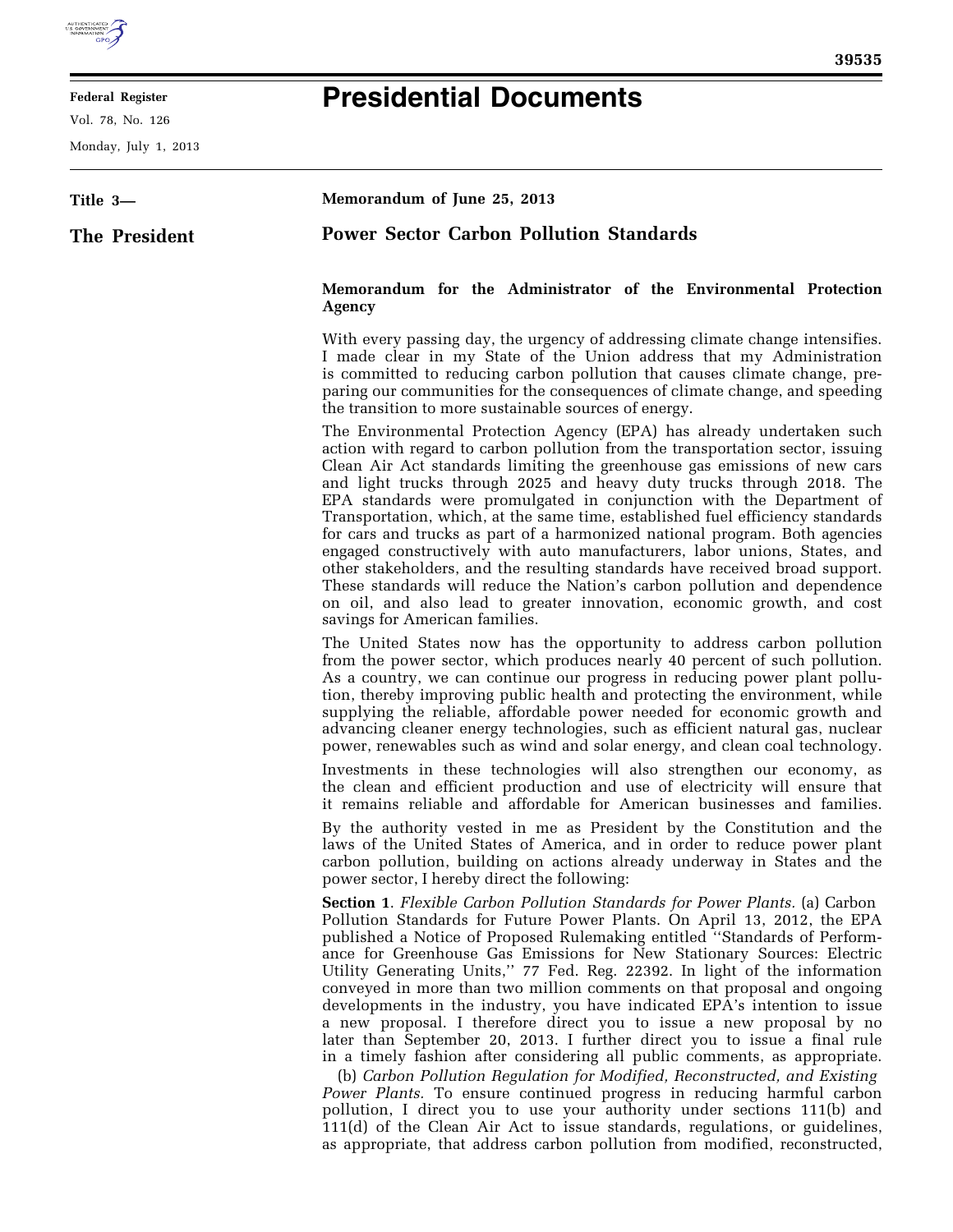and existing power plants and build on State efforts to move toward a cleaner power sector. In addition, I request that you:

(i) issue proposed carbon pollution standards, regulations, or guidelines, as appropriate, for modified, reconstructed, and existing power plants by no later than June 1, 2014;

(ii) issue final standards, regulations, or guidelines, as appropriate, for modified, reconstructed, and existing power plants by no later than June 1, 2015; and

(iii) include in the guidelines addressing existing power plants a requirement that States submit to EPA the implementation plans required under section 111(d) of the Clean Air Act and its implementing regulations by no later than June 30, 2016.

(c) *Development of Standards, Regulations, or Guidelines for Power Plants.*  In developing standards, regulations, or guidelines pursuant to subsection (b) of this section, and consistent with Executive Orders 12866 of September 30, 1993, as amended, and 13563 of January 18, 2011, you shall ensure, to the greatest extent possible, that you:

(i) launch this effort through direct engagement with States, as they will play a central role in establishing and implementing standards for existing power plants, and, at the same time, with leaders in the power sector, labor leaders, non-governmental organizations, other experts, tribal officials, other stakeholders, and members of the public, on issues informing the design of the program;

(ii) consistent with achieving regulatory objectives and taking into account other relevant environmental regulations and policies that affect the power sector, tailor regulations and guidelines to reduce costs;

(iii) develop approaches that allow the use of market-based instruments, performance standards, and other regulatory flexibilities;

(iv) ensure that the standards enable continued reliance on a range of energy sources and technologies;

(v) ensure that the standards are developed and implemented in a manner consistent with the continued provision of reliable and affordable electric power for consumers and businesses; and

(vi) work with the Department of Energy and other Federal and State agencies to promote the reliable and affordable provision of electric power through the continued development and deployment of cleaner technologies and by increasing energy efficiency, including through stronger appliance efficiency standards and other measures.

**Sec. 2**. *General Provisions.* (a) This memorandum shall be implemented consistent with applicable law, including international trade obligations, and subject to the availability of appropriations.

(b) Nothing in this memorandum shall be construed to impair or otherwise affect:

(i) the authority granted by law to a department, agency, or the head thereof; or

(ii) the functions of the Director of the Office of Management and Budget relating to budgetary, administrative, or legislative proposals.